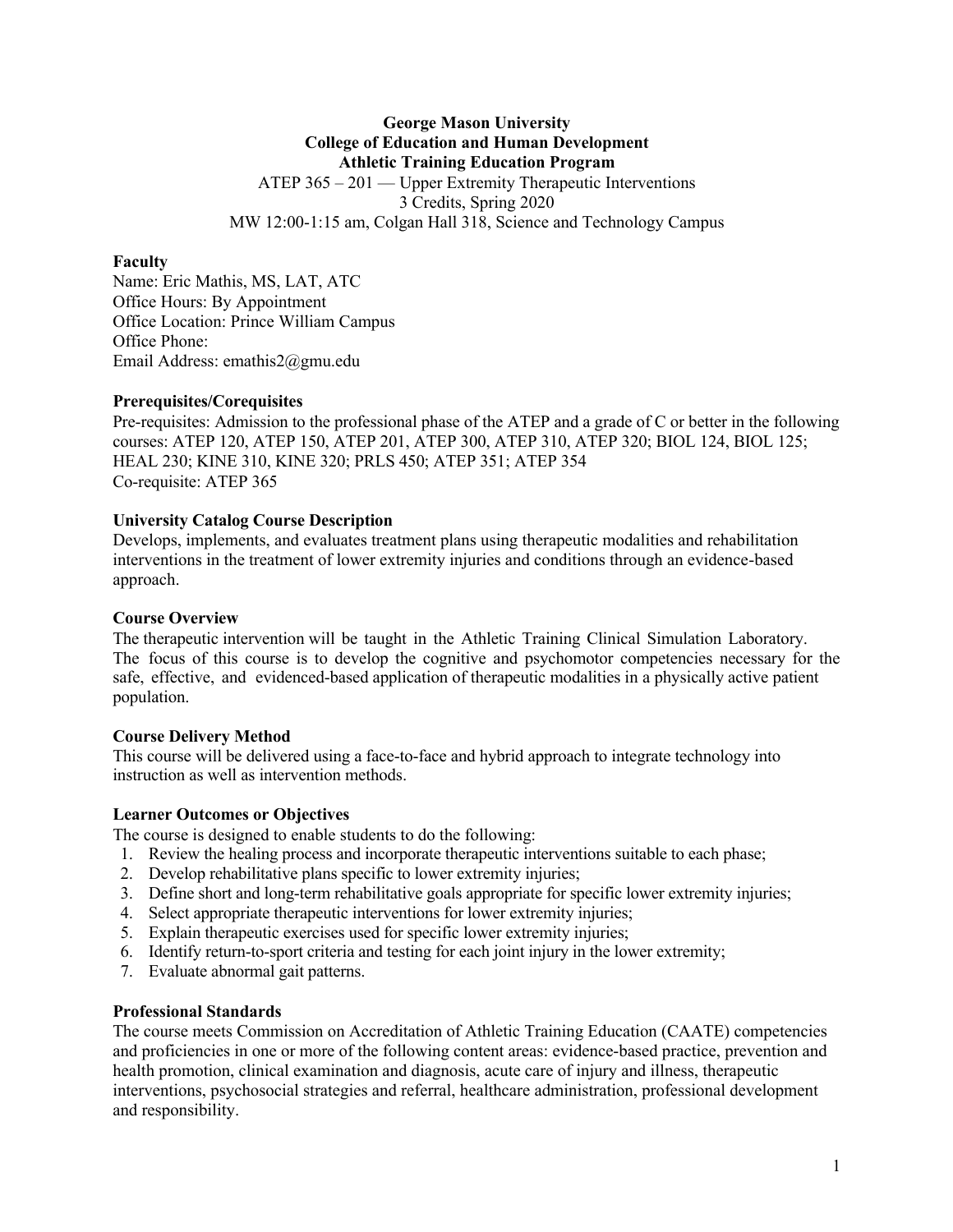# **Required Texts**

1. Prentice, W. (2015*). Rehabilitation Techniques: For Sports Medicine and Athletic Training*  $(6<sup>th</sup>$  ed.). Slack Incorporated.

#### **Course Performance Evaluation**

Students are expected to submit all assignments on time in the manner outlined by the instructor

This course will be graded on a point system, with a total of 1000 possible points. Students will be evaluated on content standards (knowledge gained) and psychomotor competency performance (demonstration of the skill content). Content standards and psychomotor skills will be assessed via practical skill demonstrations (Competency Evaluations) and a comprehensive practical examination. Class participation will be assessed through completion of daily class activities.

**Class Participation** – You are expected to communicate, participate, and perform assessments with multiple partners under the direction of clinical instructors. You are expected to be dressed appropriately for each laboratory session.

**Competency Laboratory Examinations** – You will be expected to perform 1 or more intervention techniques during testing. You will be given an allotted amount of time to perform the necessary and applicable therapeutic interventions. Instructors will provide any necessary materials or equipment for testing. You will be expected to demonstrate your practical knowledge of the clinical techniques reviewed.

**Comprehensive Practical Examination** – The final examination will be cumulative, and any material covered in class is open for testing.

#### **Grading Scale**

| <b>ASSESSMENT METHOD</b>        | <b>NUMBER</b> | <b>POINTS EACH</b> | POINTS TOTAL |
|---------------------------------|---------------|--------------------|--------------|
| Class Participation             | 25            |                    | 50           |
| In-Class Activity               |               | 40                 | 200          |
| Video Submissions/Presentations |               | 50                 | 250          |
| Aqua Therapy                    |               | 50                 | 50           |
| Competency Examinations         |               | 100                | 400          |
| Comprehensive Final Exam        |               | 100                | 100          |
| <b>TOTAL</b>                    |               |                    | 1000         |
|                                 |               |                    |              |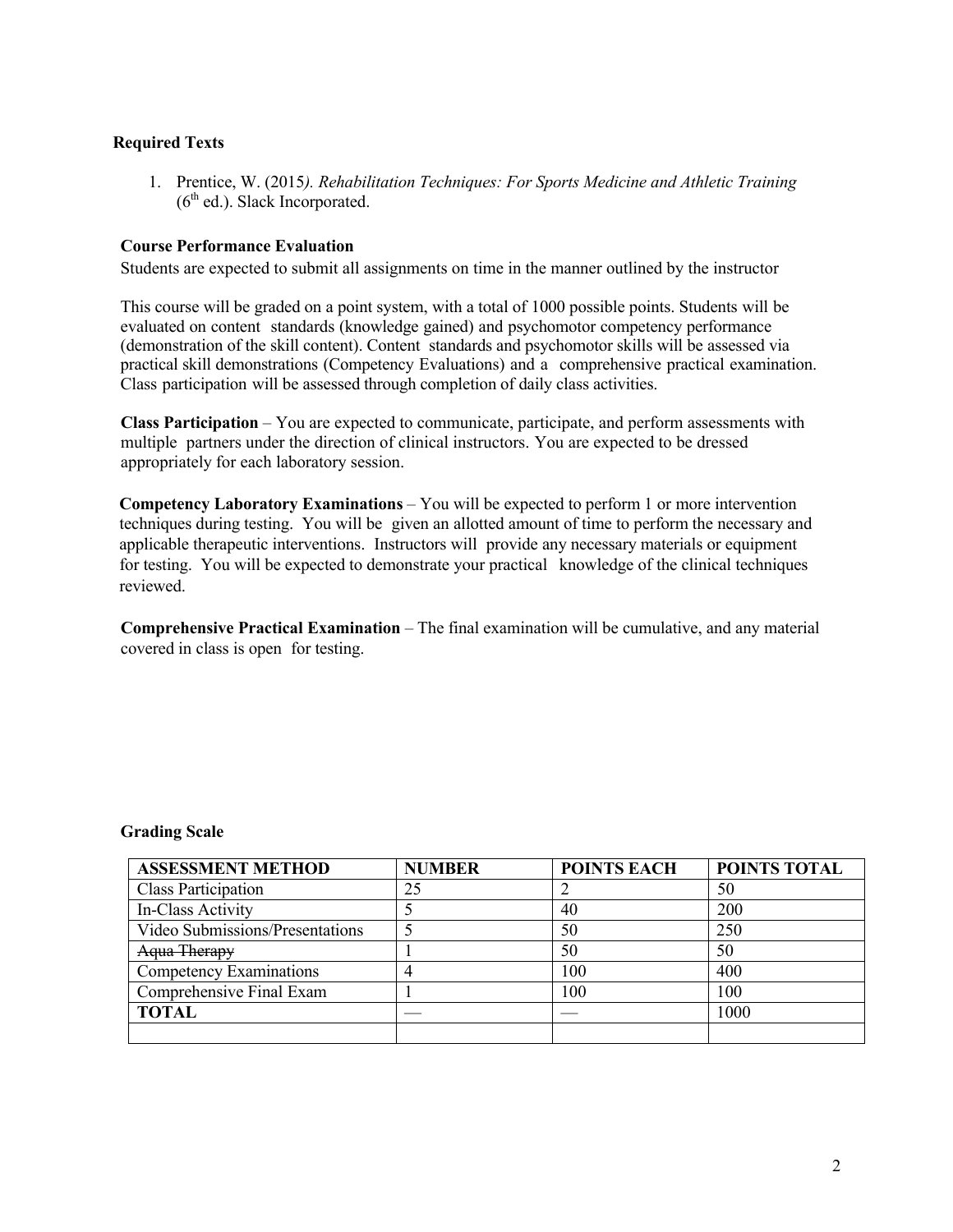The student's final letter grade will be earned based on the following scale:

| A: $930.0 - 1000$ pts. $(93\%)$                                               | C+: $770.0 - 779.9$ pts. $(77%)$                                              |
|-------------------------------------------------------------------------------|-------------------------------------------------------------------------------|
| A-: $900.0 - 929.9$ pts. $(90\%)$<br><b>B</b> +: $870.0 - 899.9$ pts. $(87%)$ | C: $730.0 - 769.9$ pts. $(73\%)$<br><b>C</b> -: $700.0 - 729.9$ pts. $(70\%)$ |
| <b>B</b> : $830.0 - 869.9$ pts. $(83\%)$                                      | <b>D</b> : $630.0 - 669.9$ pts. $(63\%)$                                      |
| <b>B</b> -: $800.0 - 829.9$ pts. $(80\%)$                                     | $\mathbf{F}$ : < 630 pts                                                      |

#### **Professional Dispositions**

Students are always expected to exhibit professional behaviors and dispositions. It is critical each student conduct themselves in an appropriate manner and decorum fitting of a health care provider within and outside class. Making light of injuries, conditions, or illnesses that is not respectful to the class, instructor, or patient study will not be tolerated. Submission of documents or assignments should not include personal identifiable information and comply with Health Insurance Portability & Accountability Act (HIPAA) regulations. If you choose to be a part of a professional organization or club i.e. National Athletic Trainers' Association, GMU Athletic Training Club, etc; you will be expected act and perform your duties according to those organizational values or code of ethics.

## **Core Values Commitment**

The College of Education and Human Development is committed to collaboration, ethical leadership, innovation, research-based practice, and social justice. Students are expected to adhere to these principles: http://cehd.gmu.edu/values/.

## **GMU Policies and Resources for Students**

## *Policies*

- Students must adhere to the guidelines of the Mason Honor Code (see http://oai.gmu.edu/the-masonhonor-code/).
- Students must follow the university policy for Responsible Use of Computing (see http://universitypolicy.gmu.edu/policies/responsible-use-of-computing/).
- Students are responsible for the content of university communications sent to their Mason email account and are required to activate their account and check it regularly. All communication from the university, college, school, and program will be sent to students **solely** through their Mason email account.
- Students with disabilities who seek accommodations in a course must be registered with George Mason University Disability Services. Approved accommodations will begin at the time the written letter from Disability Services is received by the instructor (see http://ods.gmu.edu/).
- Students must follow the university policy stating that all sound emitting devices shall be silenced during class unless otherwise authorized by the instructor.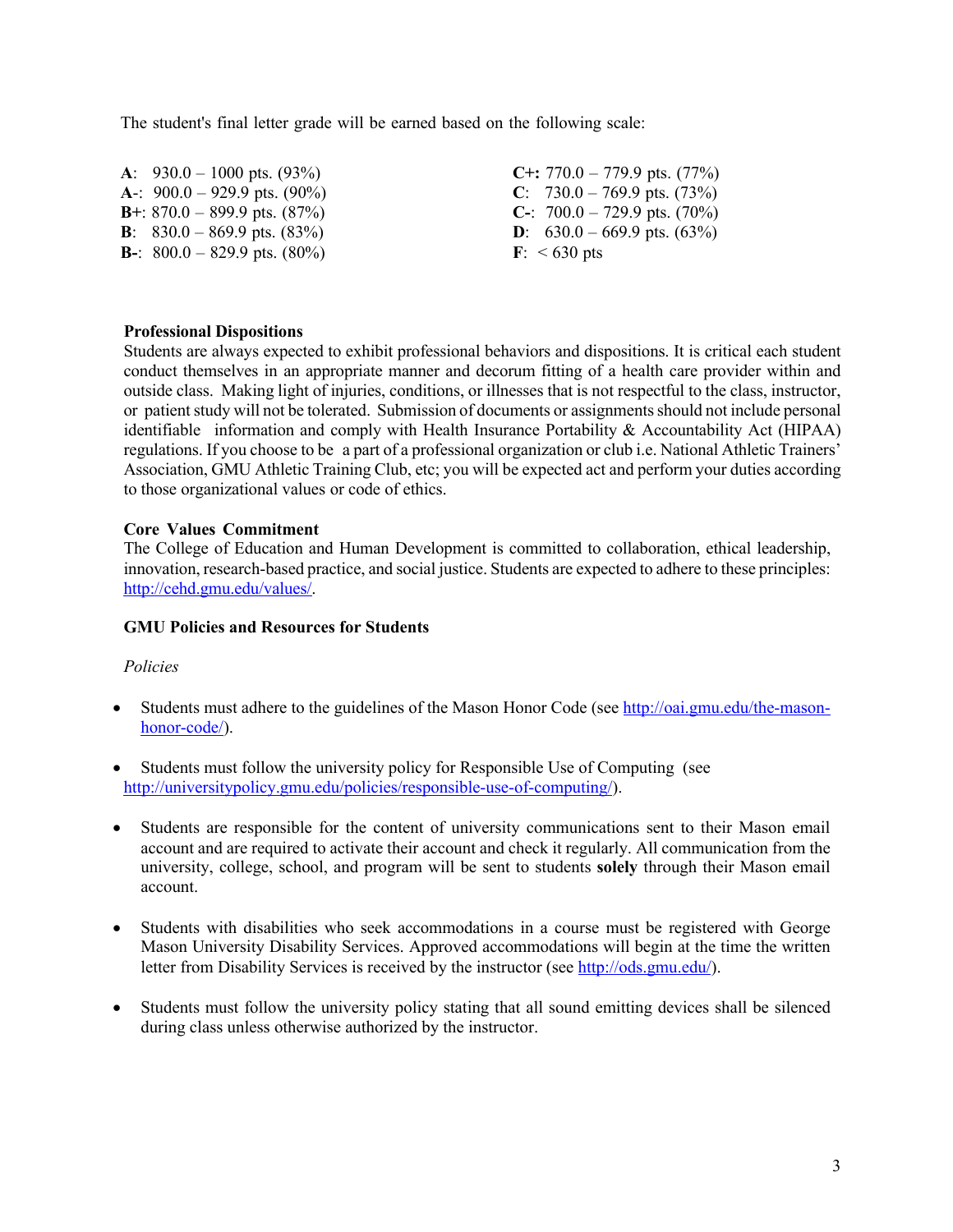## *Campus Resources*

- Support for submission of assignments to Tk20 should be directed to tk20help@gmu.edu or https://cehd.gmu.edu/api/tk20. Questions or concerns regarding use of Blackboard should be directed to http://coursessupport.gmu.edu/.
- The George Mason University Writing Center staff provides a variety of resources and services (e.g., tutoring, workshops, writing guides, handbooks) intended to support students as they work to construct and share knowledge through writing (see http://writingcenter.gmu.edu/).
- The George Mason University Counseling and Psychological Services (CAPS) staff consists of professional counseling and clinical psychologists, social workers, and counselors who offer a wide range of services (e.g., individual and group counseling, workshops and outreach programs) to enhance students' personal experience and academic performance (see http://caps.gmu.edu/).
- The George Mason University Office of Student Support staff helps students negotiate life situations by connecting them with appropriate campus and off-campus resources. Students in need of these services may contact the office by phone (703-993-5376). Concerned students, faculty and staff may also make a referral to express concern for the safety or well-being of a Mason student or the community by going to http://studentsupport.gmu.edu/, and the OSS staff will follow up with the student.

**For additional information on the College of Education and Human Development, please visit our website https://cehd.gmu.edu/**

## **Dress Code**

During the laboratory section of the course, students will be asked to wear appropriate clothing to expose various body parts for the purposes of practicing the application of various emergency medical procedures. Tank tops, tee-shirts or sports bras/bathing suit tops will be required when topics focus on the upper body. Shorts will be required will be required when topics focus on the lower body. If there is a concern with, it is the student's responsibility to contact the instructor to make appropriate arrangements.

## **Special Requirements**

The student will use issued supplies to practice skills that are taught in the laboratory section of the course. A laboratory fee of \$100.00 for this course was assessed through financial aid. **Supplies will be issued at the all-athletic training majors meeting in the Verizon Auditorium.** More information will be offered in class. If you cannot make the meeting due to a class conflict, please see the instructor after class.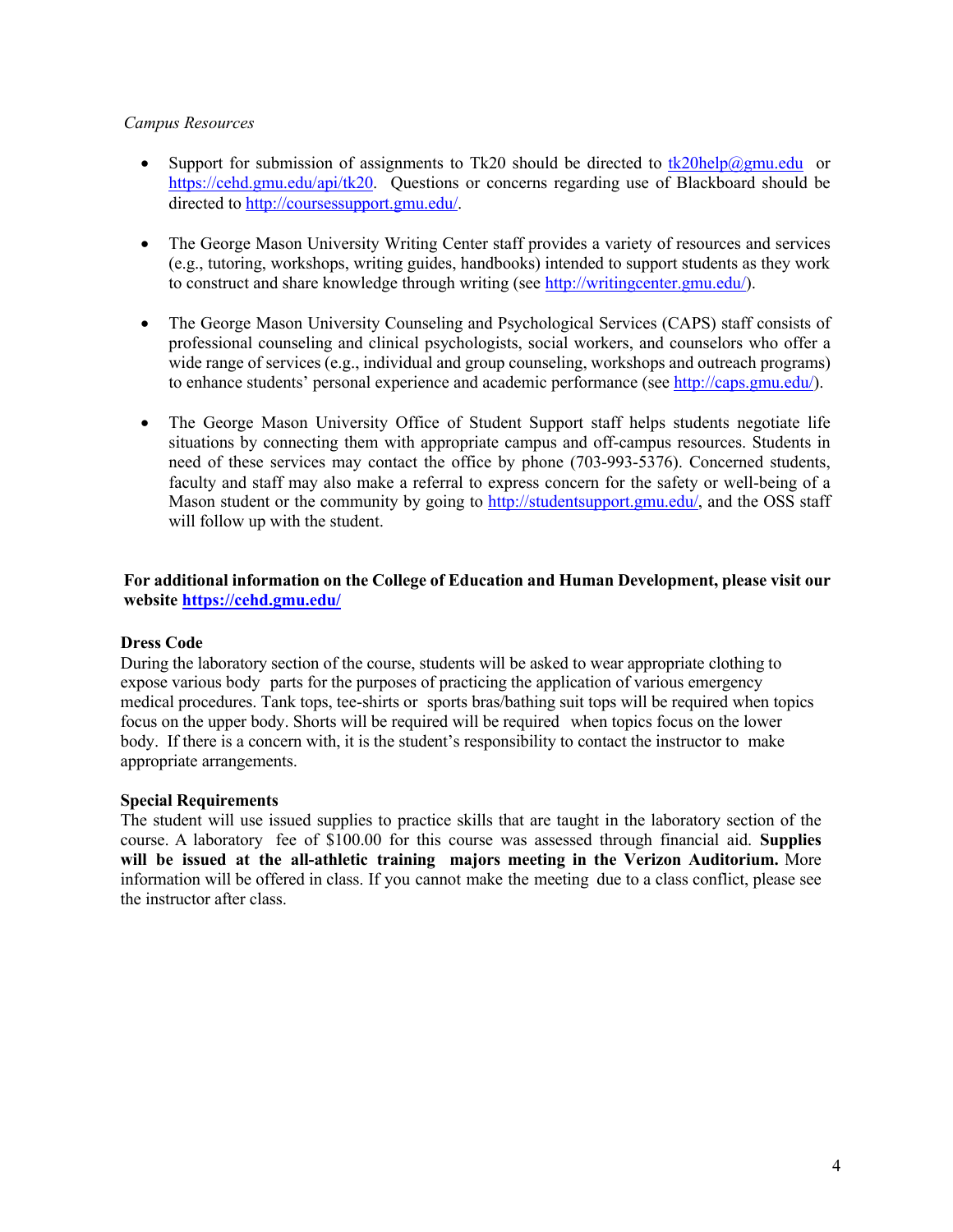# **Tentative Class Schedule**

| <b>DATE</b>       | <b>TOPIC</b>                              | READINGS/ASSIGNMENT DUE |
|-------------------|-------------------------------------------|-------------------------|
| 1/22              | Introduction & Syllabus                   | Prentice: Chapter 7     |
|                   | Posture and Gait                          | In-class activity #1    |
| $1/27$            | PNF                                       | Prentice: Chapter 14    |
|                   |                                           |                         |
| 1/29              | Head and Face                             | In-class activity #2    |
|                   |                                           | Prentice: Chapter 24    |
| 2/3               | Cervical Spine                            |                         |
|                   |                                           | Prentice: Chapter 24    |
| 2/5               | Cervical Spine                            | In-class activity #3    |
| 2/10              | Cervical Spine Video Presentation         |                         |
|                   |                                           |                         |
| 2/12              | <b>Exam 1: Cervical Spine</b>             |                         |
|                   |                                           |                         |
| $\overline{2/17}$ | Shoulder and Upper Arm                    | Prentice: Chapter 17    |
|                   |                                           |                         |
| 2/19              | Shoulder and Upper Arm                    | Prentice: Chapter 17    |
|                   |                                           | In-class activity #4    |
| 2/24              | Shoulder and Upper Arm Video Presentation |                         |
|                   | <b>Exam Review</b>                        |                         |
| $\overline{2/26}$ | <b>Exam 2: Shoulder and Upper Arm</b>     |                         |
|                   |                                           |                         |
| 3/2               | Elbow and Forearm                         | Prentice: Chapter 18    |
|                   |                                           |                         |
| 3/4               | Elbow and Forearm                         | Prentice: Chapter 18    |
|                   |                                           | In-class activity #5    |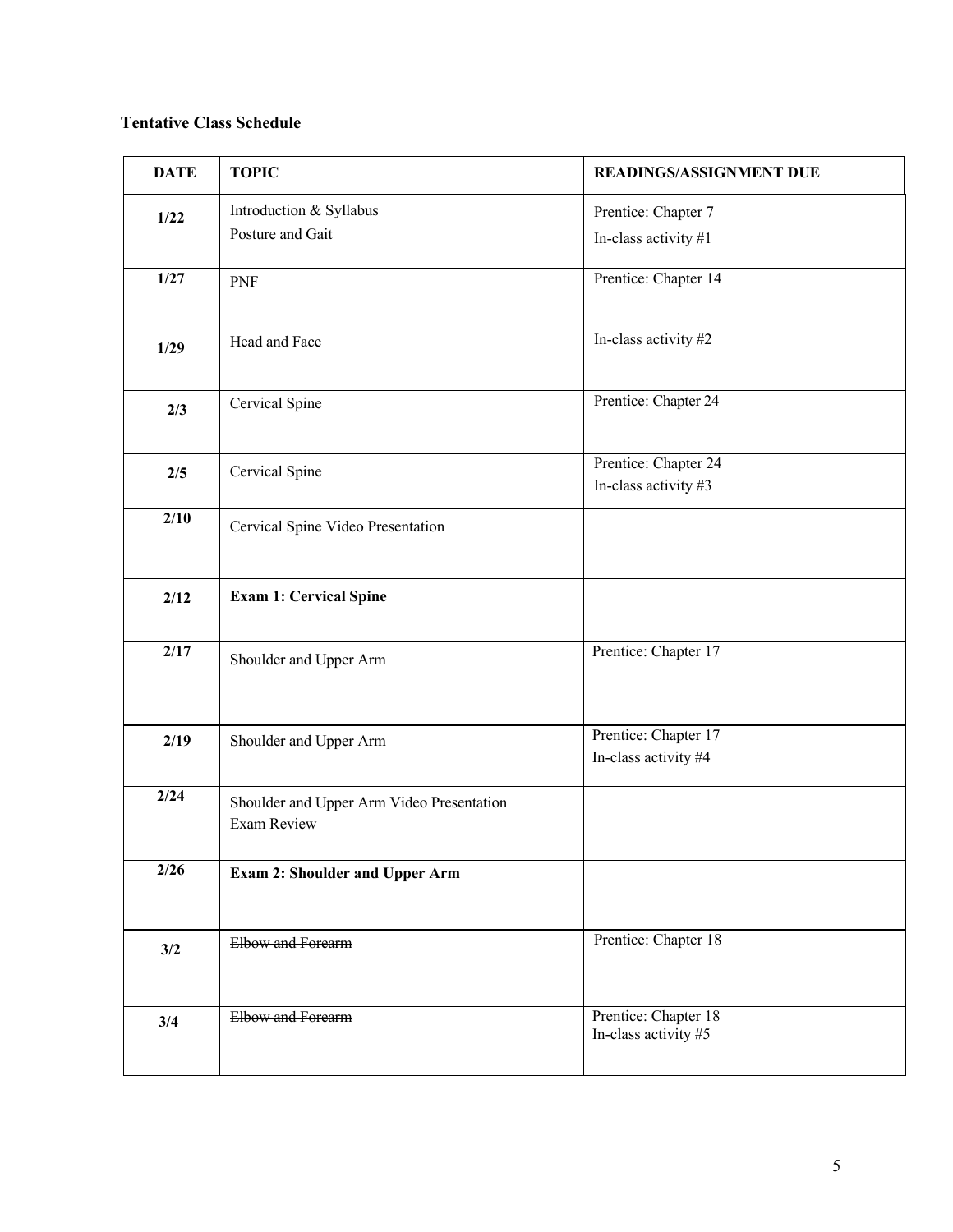| $3/9 - 3/13$ | <b>Mason Spring Break</b>            |                                |
|--------------|--------------------------------------|--------------------------------|
|              |                                      |                                |
| 3/16         | Elbow and Forearm Video Presentation |                                |
|              | <b>Exam Review</b>                   |                                |
|              |                                      |                                |
| 3/18         | <b>Exam 3: Elbow and Forearm</b>     |                                |
|              |                                      |                                |
| 3/23         | Wrist and Hand                       | Prentice: Chapter 19           |
|              |                                      |                                |
| 3/25         | Wrist and Hand                       | Prentice: Chapter 19           |
|              |                                      |                                |
|              |                                      |                                |
| 3/30         | Elbow and Forearm                    | Prentice Chapter 18            |
|              |                                      |                                |
|              |                                      |                                |
| 4/1          | Zoom Meeting                         |                                |
|              | <b>Semester Discussion</b>           |                                |
|              |                                      |                                |
| 4/6          | Zoom Meeting                         | Class Activity #3              |
|              |                                      |                                |
| 4/8          | <b>Exam 3: Elbow and Forearm</b>     | Submit Presentation (4/13)     |
|              |                                      |                                |
| 4/13         | Elbow and Forearm Review             | Prentice Chapter 19            |
|              |                                      | Submit Presentation (Due date) |
|              |                                      |                                |
| 4/15         | <b>Exam 3: Elbow and Forearm</b>     |                                |
|              |                                      |                                |
| 4/20         | Wrist and Hand                       | Prentice Chapter 19            |
| 4/22         |                                      | Class Activity #4              |
|              | Wrist and Hand Review                | <b>Submit Presentation</b>     |
| 4/27         | <b>Exam 4: Wrist and Hand</b>        |                                |
|              |                                      |                                |
| 4/29         | Cumulative Review                    | Class Activity #5              |
|              |                                      |                                |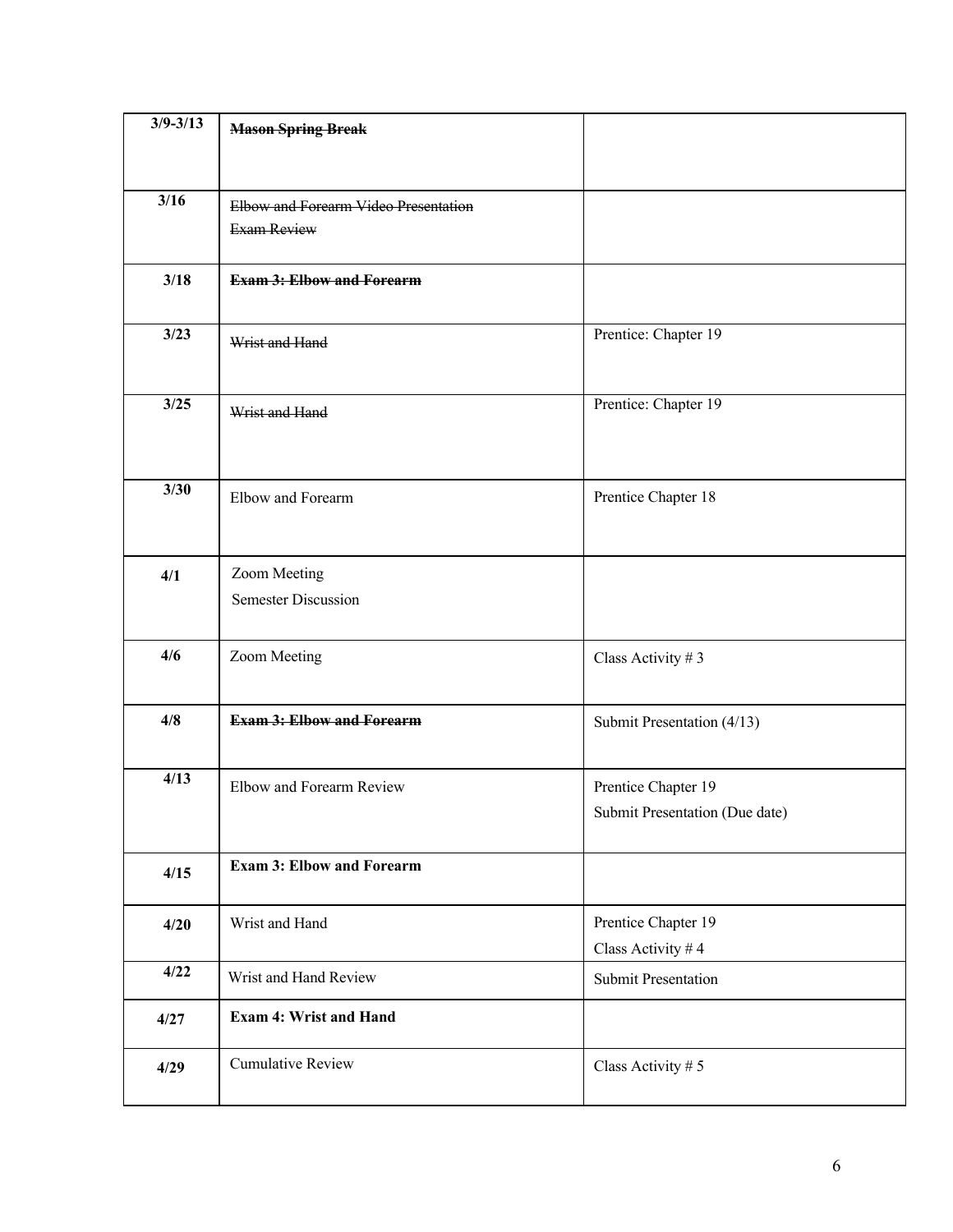| 5/4  | Final Exam Review         | <b>Strength/Endurance Presentation</b> |
|------|---------------------------|----------------------------------------|
| 5/11 | Final Exam $(10:30-1:15)$ |                                        |

*Note: Faculty reserves the right to alter the schedule as necessary, with notification to students.*



## **Attendance**

Students are expected to be on time, attend all class meetings, and be prepared for in class assignments and projects. Excused absences include the following: illness (must bring a receipt or note from a doctor), family death, athletic/academic event (contact instructor in advance), and others at the discretion of the instructor. For known upcoming absences, students must contact the instructor at least **one** week in advance to the missed class to make up work. In the case of illness or some other unforeseen absence, the student must contact the instructor via e-mail or telephone the same day of the absence. At the next attended class meeting the student will discuss material that is to be completed with the instructor. *Students will have one week from the excused absence to complete any missed assignments.* It is the student's obligation to pursue any make-up work.

# **Technology Use During Class**

As per GMU policy, all sound emitting technology is required to be turned off during the lecture and laboratory class meeting times. Additionally, no laptop computers or tablets will be permitted for use during class time; the exceptions are for use during presentations/projects, and technology deemed as necessary by the Office of Disability Services. Students utilizing various technology devices during class will be asked to leave class and will not be permitted to complete course work or receive any points for assignments that day.

## **E-Mail Correspondence**

Only messages that originate from a George Mason University address will be accepted; thus your email address must end in gmu.edu. The instructor will not read e-mail messages not originating from a GMU account. Also, when corresponding with any professional at GMU or off campus via e-mail, use the following, appropriate professional format; any e-mail not using this format will be returned to the students for revision before a response will be issued:

Dear Mr. Mathis

(Beginning salutation)

I am looking forward to your class.

(Text body) Regards, (Ending

Salutation)

(Your name)